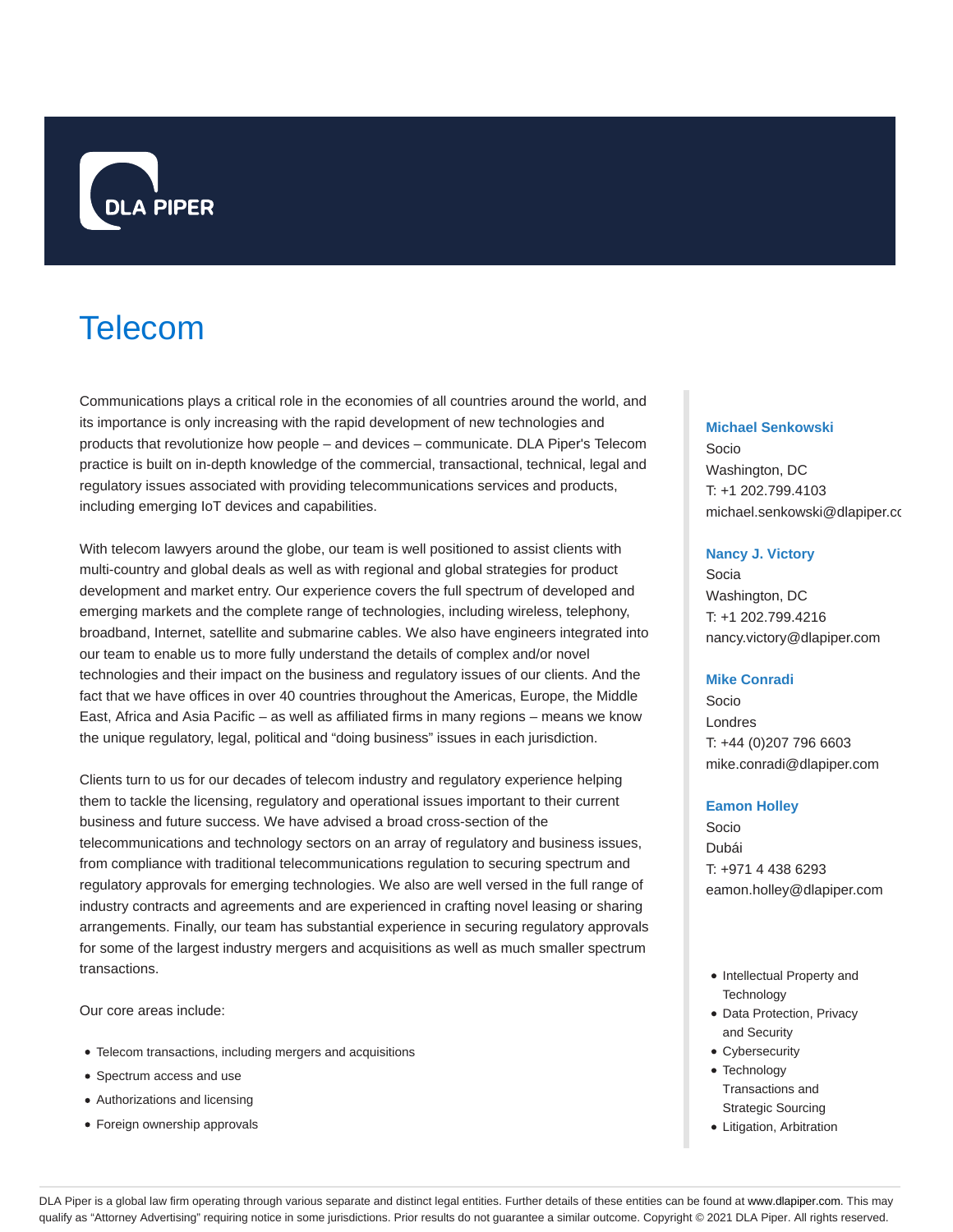- Regulatory compliance/enforcement defense
- RF equipment certification
- Content provision/usage
- Satellite/earth station authorizations
- Infrastructure deployment, including tower deals and submarine cables
- Network sharing
- Mobile Virtual Network Operator (MVNO) launches
- Outsourcing of mobile network management
- Procuring IPTV platforms for telecommunications operators

#### **NOVEDADES**

## Publicaciones

**Exploring the metaverse: What laws will apply?**

## 22 June 2022 INTELLECTUAL PROPERTY AND TECHNOLOGY NEWS

For those intrigued by the metaverse, and for creators building metaverse projects, here are practical considerations.

**Satellites, blockchain and ESG - a marriage made in heaven?**

#### 18 May 2022

Perhaps the biggest issue facing corporations and government today is verification of ESG initiatives. While reporting on the governance and social elements of ESG can usually be satisfied by company and external reporting, measuring environmental impact is far more challenging.

**eSignature and ePayment News and Trends**

## 11 May 2022 ESIGNATURE AND EPAYMENT NEWS AND TRENDS

Embracing the movement towards digital and ESG.

**New US sanctions in response to Russia's actions against Ukraine**

#### 23 February 2022 GLOBAL SANCTIONS ALERT

Additional sanctions are expected that will target Russia's financial, technology, and defense sectors.

**Exploring the metaverse: What laws will apply?**

#### 22 February 2022

Like any new foundational technology, the metaverse remains confusing and unknown to many. Writing for Chambers TMT 2022, we explore key questions.

- and Investigations
- Regulatory and Government Affairs
- Transport
- Corporate

## **SECTORES** RELACIONADOS

- Technology
- Medios de comunicación, deportes y entretenimiento
- Infrastructure, Construction and **Transport**

DLA Piper is a global law firm operating through various separate and distinct legal entities. Further details of these entities can be found at www.dlapiper.com. This may qualify as "Attorney Advertising" requiring notice in some jurisdictions. Prior results do not guarantee a similar outcome. Copyright @ 2021 DLA Piper. All rights reserved.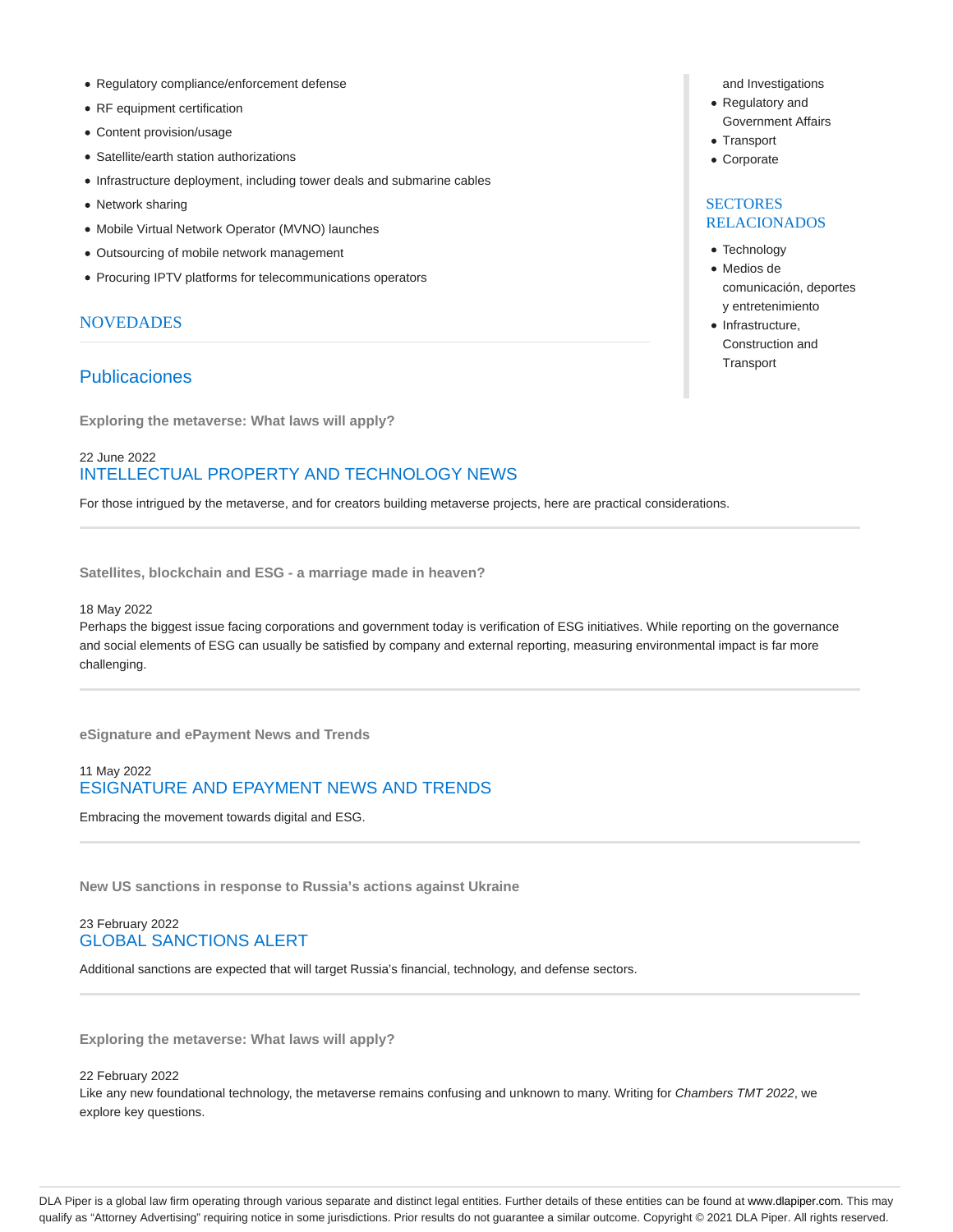**eSignature and ePayment News and Trends**

#### 31 January 2022 ESIGNATURE AND EPAYMENT NEWS AND TRENDS

Recently enacted federal and state laws, federal and state regulatory activities, fresh judicial precedent and more.

**Lineamientos del IFT sobre neutralidad de la red**

6 de julio de 2021 Estos Lineamientos implementan el capítulo de "Neutralidad de la Red" incluido en la Ley Federal de Telecomunicaciones y Radiodifusión.

**Washington, DC grows telecoms capabilities with a new arrival**

30 March 2021

Tony Lin has joined our Washington, DC office and award-winning Telecom group, bringing his vast experience in satellite and communications law.

**A new EECC coming into play: Key points for electronic communications service providers**

#### 15 September 2020

Entities providing an electronic communication service, such as email or video streamed over the Internet, may need to register as an ECS provider in relevant EU nations.

**Tax incentives in Puerto Rico: a quick introduction**

13 JUN 2017

Puerto Rico offers a spectrum of economic incentives aiming to promote many key industries. This handbook offers a quick look at ten of the most significant of these incentives.

## Eventos

## Reciente

**Axis Corporate Edition: Telecom**

8 December 2020 **Webinar** 

**DLA Piper European Technology Index 2020**

DLA Piper is a global law firm operating through various separate and distinct legal entities. Further details of these entities can be found at www.dlapiper.com. This may qualify as "Attorney Advertising" requiring notice in some jurisdictions. Prior results do not guarantee a similar outcome. Copyright @ 2021 DLA Piper. All rights reserved.